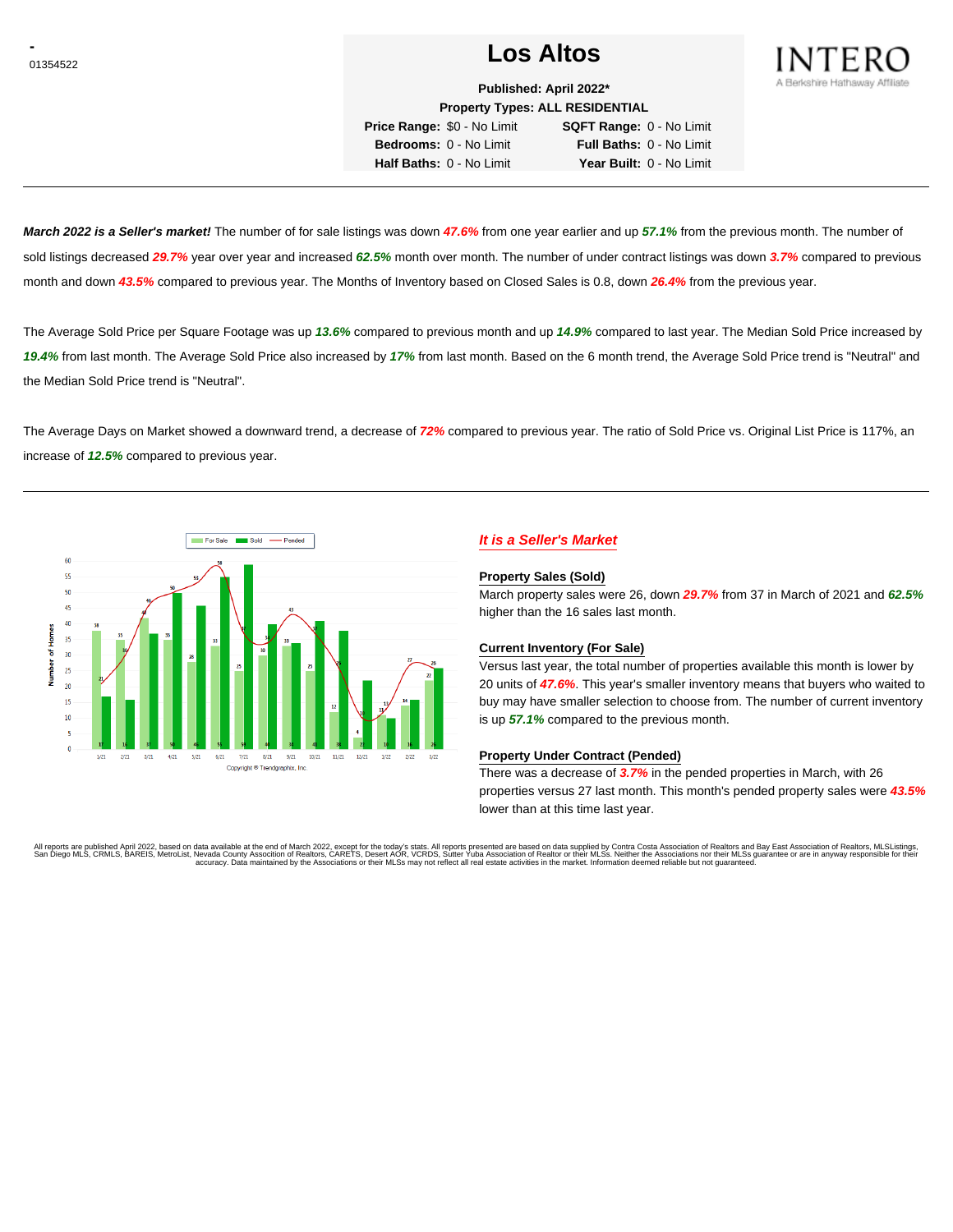# <sup>01354522</sup> **Los Altos**



**Published: April 2022\***

**Property Types: ALL RESIDENTIAL**

**Price Range:** \$0 - No Limit **SQFT Range:** 0 - No Limit

**Bedrooms:** 0 - No Limit **Full Baths:** 0 - No Limit **Half Baths:** 0 - No Limit **Year Built:** 0 - No Limit

## **The Average Sold Price per Square Footage is Neutral\***

The Average Sold Price per Square Footage is a great indicator for the direction of property values. Since Median Sold Price and Average Sold Price can be impacted by the 'mix' of high or low end properties in the market, the Average Sold Price per Square Footage is a more normalized indicator on the direction of property values. The March 2022 Average Sold Price per Square Footage of \$1823 was up **13.6%** from \$1605 last month and up **14.9%** from \$1586 in March of last year.

\* Based on 6 month trend – Appreciating/Depreciating/Neutral





## **The Days on Market Shows Downward Trend\***

The average Days on Market (DOM) shows how many days the average property is on the market before it sells. An upward trend in DOM trends to indicate a move towards more of a Buyer's market, a downward trend indicates a move towards more of a Seller's market. The DOM for March 2022 was 7, down **63.2%** from 19 days last month and down **72%** from 25 days in March of last year.

## **The Sold/Original List Price Ratio is Rising\*\***

The Sold Price vs. Original List Price reveals the average amount that sellers are agreeing to come down from their original list price. The lower the ratio is below 100% the more of a Buyer's market exists, a ratio at or above 100% indicates more of a Seller's market. This month Sold Price vs. Original List Price of 117% is up **3.5%** % from last month and up from **12.5%** % in March of last year.

\* Based on 6 month trend – Upward/Downward/Neutral

\*\* Based on 6 month trend - Rising/Falling/Remains Steady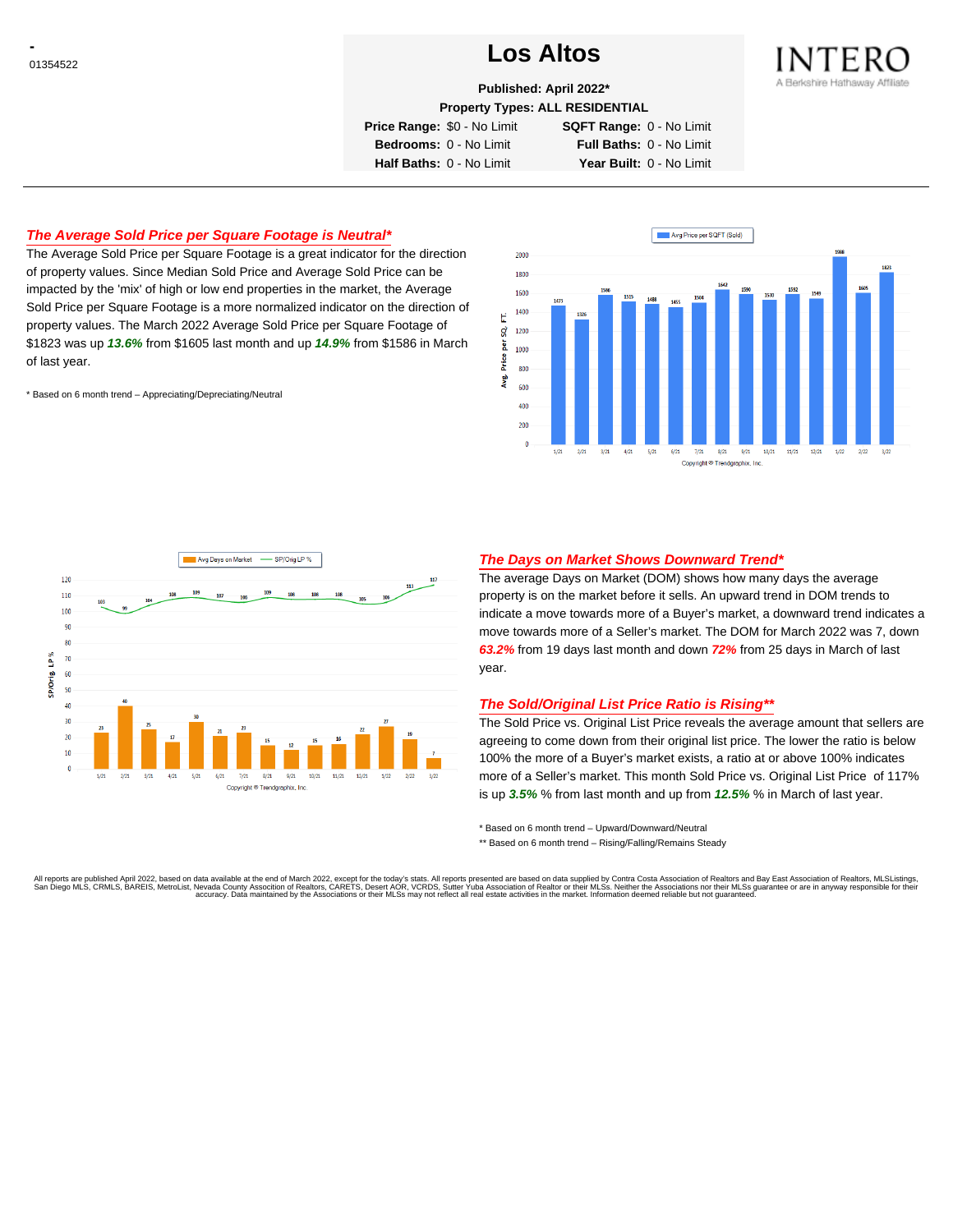# <sup>01354522</sup> **Los Altos**



## **Published: April 2022\***

**Property Types: ALL RESIDENTIAL**

**Price Range:** \$0 - No Limit **SQFT Range:** 0 - No Limit

**Bedrooms:** 0 - No Limit **Full Baths:** 0 - No Limit **Half Baths:** 0 - No Limit **Year Built:** 0 - No Limit

**The Average For Sale Price is Neutral\***

The Average For Sale Price in March was \$3,347,000, down **2.1%** from \$3,418,000 in March of 2021 and down **30.8%** from \$4,838,000 last month.

## **The Average Sold Price is Neutral\***

The Average Sold Price in March was \$4,129,000, up **13.4%** from \$3,640,000 in March of 2021 and up **17%** from \$3,528,000 last month.

### **The Median Sold Price is Neutral\***

The Median Sold Price in March was \$4,313,000, up **17.4%** from \$3,675,000 in March of 2021 and up **19.4%** from \$3,613,000 last month.

\* Based on 6 month trend – Appreciating/Depreciating/Neutral





# **It is a Seller's Market\***

A comparatively lower Months of Inventory is more beneficial for sellers while a higher months of inventory is better for buyers.

\*Buyer's market: more than 6 months of inventory Seller's market: less than 3 months of inventory Neutral market: 3 – 6 months of inventory

# **Months of Inventory based on Closed Sales**

The March 2022 Months of Inventory based on Closed Sales of 0.8 was decreased by **26.4%** compared to last year and down **11.4%** compared to last month. March 2022 is Seller's market.

### **Months of Inventory based on Pended Sales**

The March 2022 Months of Inventory based on Pended Sales of 0.8 was decreased by **11%** compared to last year and up **57.9%** compared to last month. March 2022 is Seller's market.